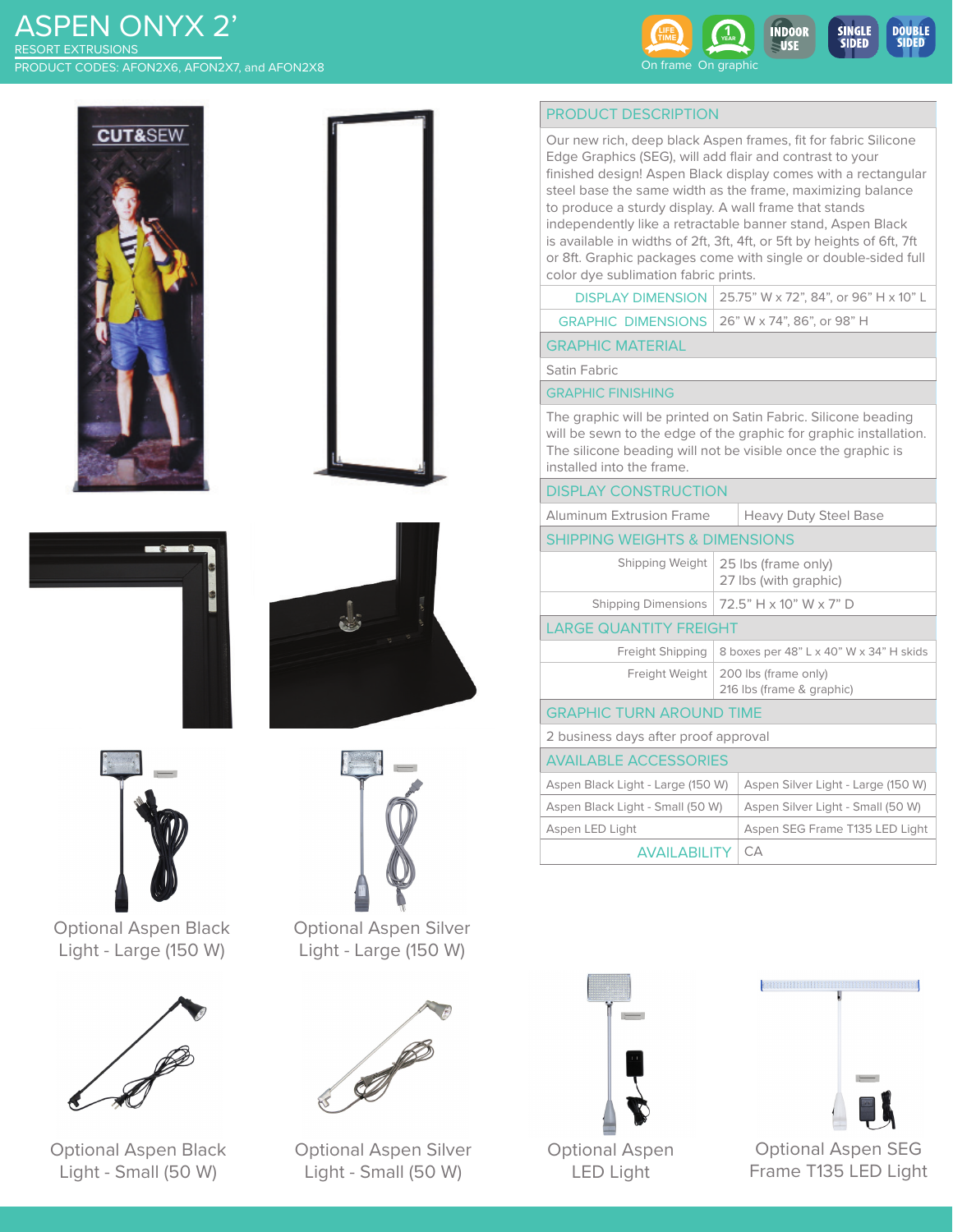ASPEN ONYX 2' PRODUCT CODES: AFON2X6, AFON2X7, and AFON2X8 RESORT EXTRUSIONS

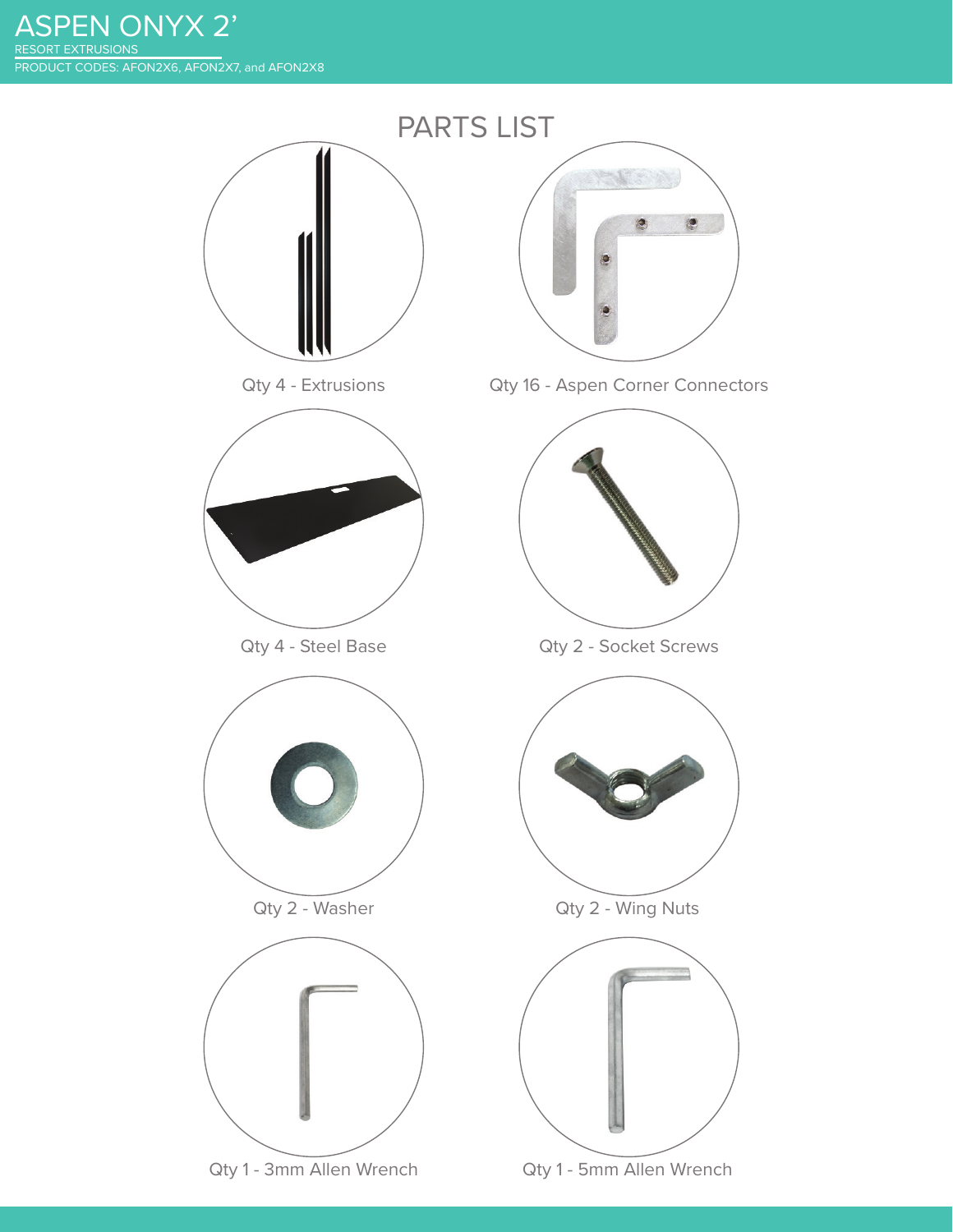# REQUIRED TOOLS



Tighten all socket screws. Then screw and tighten.

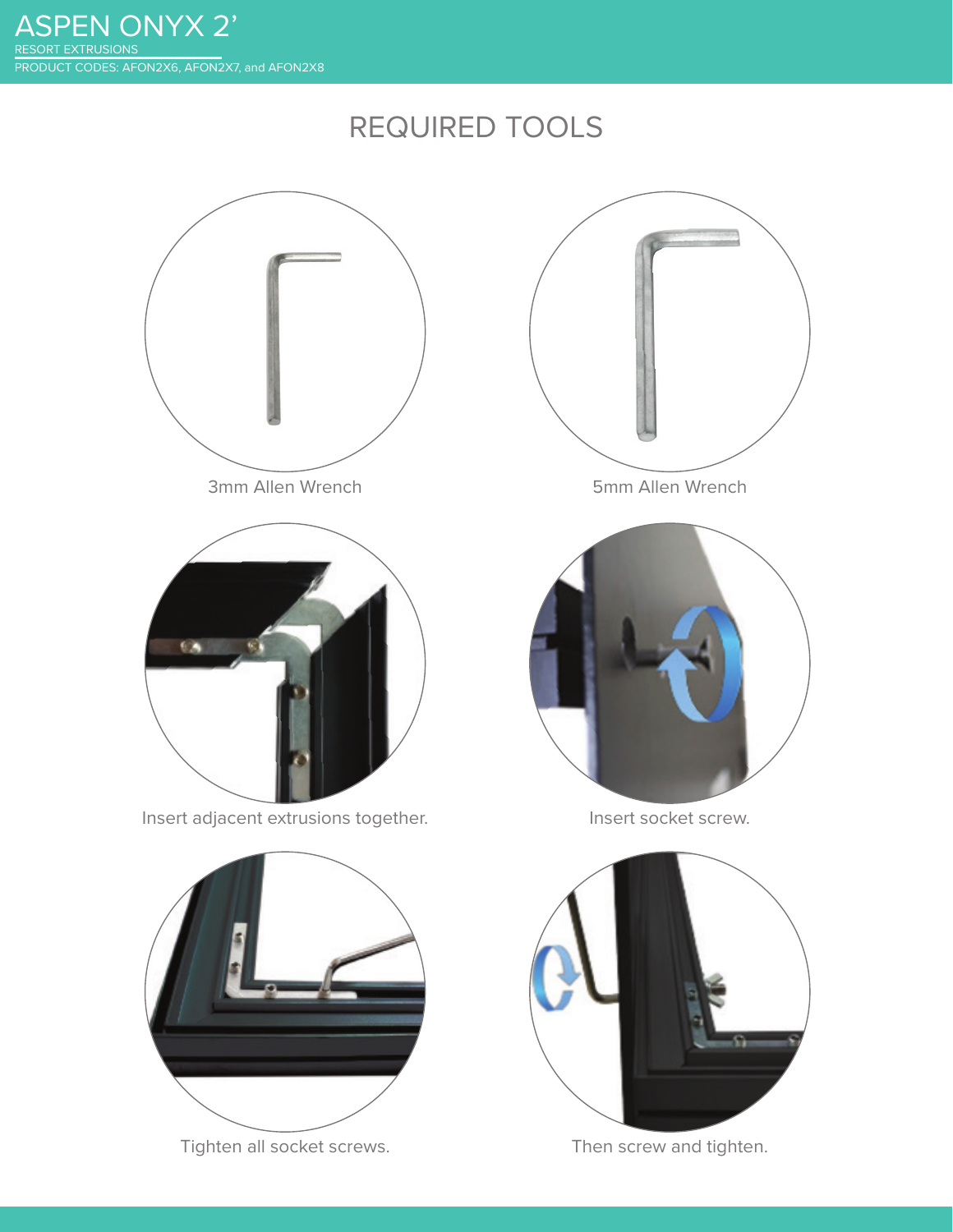# **SET UP INSTRUCTIONS 1/2**

# Step1

Gather all 4 of the extrusions and lay them out on a flat surface. The extrusions will be linked together using the lock and pressure plates.



#### Step 3

Insert the aligned pieces completely into the slot. Insertion begins at either end of the extrusion. DO NOT TIGHTEN the sockt screws.



#### Step 5

Slide in both adjacent extrusions. These extrusions should match as a pair in length.



### Step 7

Repeat steps 2-5 for the last remaining extrusions. Tighten all socket screws with the 3mm allen key.



## Step 2

Align the lock plate and pressure plate together. Make sure that the socket screws are recessed enough so the two pieces sit flush together.



#### Step 4

Repeat step 3 on the back side of the extrusion. Then repeat the same step on the opposite end.



### Step 6

Make sure the corners of the extrusions are flush.



### Step 8

The frame is now complete and is now ready for the base to be installed.